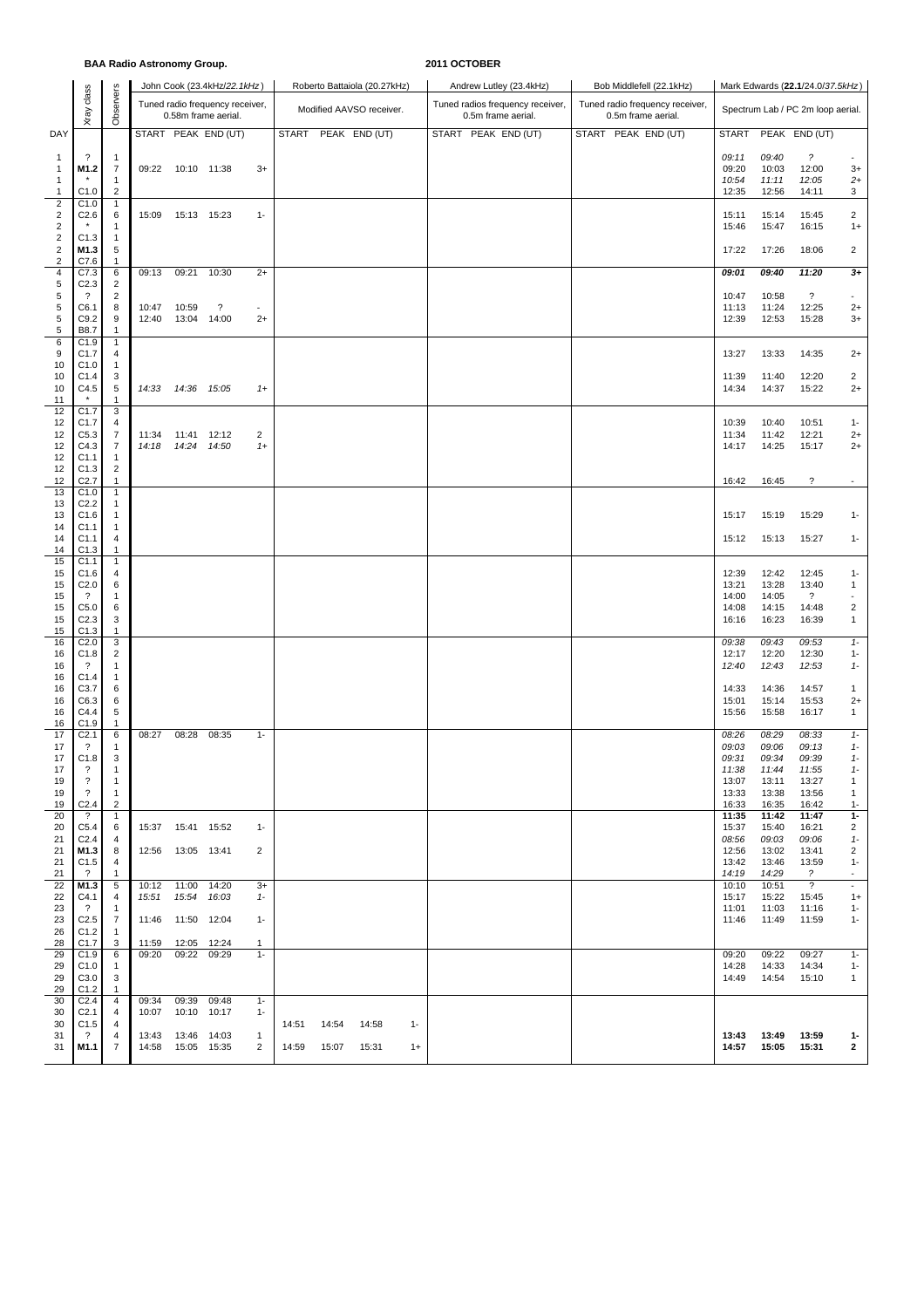**BAA Radio Astronomy Group. 2011 OCTOBER**

|                                             |                                        |       |                     | Colin Clements (23.4kHz)       |                | Peter Meadows (23.4kHz)                                | Mike King (20.9kHz)                      |                |                      | John Wardle (19.6/23.4kHz)      |                         | Peter King (18.3kHz)             |                |                |                       |  |  |  |
|---------------------------------------------|----------------------------------------|-------|---------------------|--------------------------------|----------------|--------------------------------------------------------|------------------------------------------|----------------|----------------------|---------------------------------|-------------------------|----------------------------------|----------------|----------------|-----------------------|--|--|--|
|                                             |                                        |       | loop aerial.        | AAVSO receiver, 0.76m screened |                | Tuned radio frequency receiver,<br>0.58m frame aerial. | AAVSO receiver.<br>Tuned<br>loop aerial. |                |                      | PC soundcard, long wire aerial. |                         | Own designed receiver, 1.4m loop |                |                |                       |  |  |  |
| DAY                                         |                                        | START |                     | PEAK END (UT)                  |                | <b>START</b><br>PEAK END (UT)                          | START PEAK END (UT)                      |                |                      | START PEAK END (UT)             |                         | <b>START</b>                     |                | PEAK END (UT)  |                       |  |  |  |
| 1<br>1<br>1                                 | $\overline{\cdot}$<br>M1.2             | 09:33 | 10:04 10:47         |                                | $2+$           |                                                        |                                          | 09:48          | 10:02 10:40          |                                 | $2+$                    | 08:55                            | 10:00          | 10:15          | $2+$                  |  |  |  |
| 1                                           | C1.0                                   |       |                     |                                |                |                                                        |                                          |                |                      |                                 |                         | 12:35                            | 12:40          | 12:45          | $1 -$                 |  |  |  |
| $\boldsymbol{2}$<br>$\overline{\mathbf{c}}$ | C1.0<br>C2.6                           |       |                     |                                |                |                                                        |                                          | 15:09          | 15:12 15:18          |                                 | $1 -$                   | 08:15<br>15:05                   | 08:25<br>15:10 | 08:30<br>15:15 | $1 -$<br>$1 -$        |  |  |  |
| $\overline{\mathbf{c}}$                     |                                        |       |                     |                                |                |                                                        |                                          |                |                      |                                 |                         |                                  |                |                |                       |  |  |  |
| $\overline{\mathbf{c}}$                     | C1.3                                   |       |                     |                                |                |                                                        |                                          |                |                      |                                 |                         | 16:50                            | 16:55          | 17:00          | $1 -$                 |  |  |  |
| $\overline{\mathbf{c}}$<br>2                | M1.3<br>C7.6                           |       |                     |                                |                |                                                        |                                          |                |                      |                                 |                         | 17:20                            | 17:24          | 17:27          | $1 -$                 |  |  |  |
| 4                                           | C7.3                                   |       |                     |                                |                |                                                        |                                          | 09:12          | 09:38                | 10:06                           | $2+$                    | 08:55                            | 09:25          | 10:00          | $2+$                  |  |  |  |
| 5                                           | C <sub>2.3</sub>                       |       |                     |                                |                |                                                        |                                          |                |                      |                                 |                         |                                  |                |                |                       |  |  |  |
| 5<br>5                                      | $\gamma$<br>C6.1                       | 10:51 | 11:26 12:43         |                                | 3              |                                                        |                                          | 11:13          | 11:26 11:47          |                                 | 2                       | 10:45                            | 11:22          | 11:38          | $2+$                  |  |  |  |
| 5                                           | C9.2                                   | 12:43 | 12:53 13:47         |                                | $2+$           |                                                        |                                          | 12:38          | 12:50                | 13:25                           | $2+$                    | 12:35                            | 12:43          | 12:57          | $\mathbf{1}$          |  |  |  |
| 5                                           | B8.7                                   |       |                     |                                |                |                                                        |                                          |                |                      |                                 |                         |                                  |                |                |                       |  |  |  |
| 6<br>9                                      | C1.9<br>C1.7                           |       |                     |                                |                |                                                        |                                          |                |                      |                                 |                         | 09:15<br>13:24                   | 09:45<br>13:30 | 10:10<br>13:35 | $2+$<br>$1 -$         |  |  |  |
| 10                                          | C1.0                                   |       |                     |                                |                |                                                        |                                          |                |                      |                                 |                         | 09:10                            | 09:20          | 09:30          | $\mathbf{1}$          |  |  |  |
| 10                                          | C <sub>1.4</sub>                       |       |                     |                                |                |                                                        |                                          |                |                      |                                 |                         |                                  |                |                |                       |  |  |  |
| 10<br>11                                    | C4.5<br>$\pmb{\ast}$                   | 14:35 | 14:39 14:54         |                                | 1              |                                                        |                                          |                |                      |                                 |                         | 14:30                            | 14:35          | 14:38          | $1 -$                 |  |  |  |
| 12                                          | C1.7                                   |       |                     |                                |                |                                                        |                                          |                |                      |                                 |                         | 09:45                            | 09:50          | 09:55          | $1 -$                 |  |  |  |
| 12                                          | C1.7                                   |       |                     |                                |                |                                                        |                                          |                |                      |                                 |                         | 10:35                            | 10:40          | 10:50          | $1 -$                 |  |  |  |
| 12<br>12                                    | C5.3<br>C4.3                           |       | 14:17  14:23  14:57 |                                | 2              |                                                        |                                          | 11:33<br>14:16 | 11:41<br>14:28 14:55 | 12:31                           | $2+$<br>2               | 11:30                            | 11:40          | 11:45          | $1 -$                 |  |  |  |
| 12                                          | C <sub>1.1</sub>                       |       |                     |                                |                |                                                        |                                          |                |                      |                                 |                         | 15:20                            | 15:23          | 15:25          | $1 -$                 |  |  |  |
| 12                                          | C1.3                                   |       |                     |                                |                |                                                        |                                          |                |                      |                                 |                         | 16:27                            | 16:30          | 16:35          | $1 -$                 |  |  |  |
| 12<br>13                                    | C <sub>2.7</sub><br>C1.0               |       |                     |                                |                |                                                        |                                          |                |                      |                                 |                         | 09:38                            | 09:45          | 10:00          | $\mathbf{1}$          |  |  |  |
| 13                                          | C <sub>2.2</sub>                       |       |                     |                                |                |                                                        |                                          |                |                      |                                 |                         | 11:30                            | 12:25          | 12:55          | $2+$                  |  |  |  |
| 13                                          | C1.6                                   |       |                     |                                |                |                                                        |                                          |                |                      |                                 |                         |                                  |                |                |                       |  |  |  |
| 14<br>14                                    | C <sub>1.1</sub><br>C <sub>1.1</sub>   |       |                     |                                |                |                                                        |                                          |                |                      |                                 |                         | 08:50<br>15:10                   | 08:55<br>15:15 | 09:00<br>15:19 | $1 -$<br>$1 -$        |  |  |  |
| 14                                          | C1.3                                   |       |                     |                                |                |                                                        |                                          |                |                      |                                 |                         |                                  |                |                |                       |  |  |  |
| 15                                          | C <sub>1.1</sub>                       |       |                     |                                |                |                                                        |                                          |                |                      |                                 |                         | 11:08                            | 11:25          | 11:50          | $\overline{2}$        |  |  |  |
| 15<br>15                                    | C1.6<br>C <sub>2.0</sub>               | 13:20 | 13:31 13:58         |                                | 2              |                                                        |                                          | 13:21          | 13:30 13:52          |                                 | $1+$                    | 12:35<br>13:20                   | 12:40<br>13:25 | 12:43<br>13:34 | $1 -$<br>$1 -$        |  |  |  |
| 15                                          | $\gamma$                               |       |                     |                                |                |                                                        |                                          |                |                      |                                 |                         |                                  |                |                |                       |  |  |  |
| 15                                          | C5.0                                   |       |                     |                                |                |                                                        |                                          | 14:00          | 14:17 14:45          |                                 | $\overline{\mathbf{c}}$ | 13:35                            | 14:15          | 14:20          | $\overline{2}$        |  |  |  |
| 15<br>15                                    | C <sub>2.3</sub><br>C1.3               |       |                     |                                |                |                                                        |                                          |                |                      |                                 |                         | 16:10<br>17:25                   | 16:20<br>17:30 | 16:25<br>17:45 | $1 -$<br>$\mathbf{1}$ |  |  |  |
| 16                                          | C <sub>2.0</sub>                       |       |                     |                                |                |                                                        |                                          |                |                      |                                 |                         | 09:30                            | 09:44          | 09:55          | $\mathbf{1}$          |  |  |  |
| 16<br>16                                    | C1.8<br>?                              |       |                     |                                |                |                                                        |                                          |                |                      |                                 |                         | 11:55                            | 12:20          | 12:35          | $\overline{2}$        |  |  |  |
| 16                                          | C1.4                                   |       |                     |                                |                |                                                        |                                          |                |                      |                                 |                         | 13:50                            | 13:55          | 13:59          | $1 -$                 |  |  |  |
| 16                                          | C3.7                                   |       |                     |                                |                |                                                        |                                          | 14:31          | 14:40                | 14:52                           | $\overline{1}$          | 14:30                            | 14:35          | 14:50          | 1                     |  |  |  |
| 16<br>16                                    | C6.3<br>C4.4                           |       |                     |                                |                |                                                        |                                          | 15:01<br>15:55 | 15:14<br>16:00       | 15:34<br>16:06                  | 2<br>$1 -$              | 15:05<br>15:55                   | 15:15<br>15:56 | 15:24<br>16:00 | 1<br>$1 -$            |  |  |  |
| 16                                          | C1.9                                   |       |                     |                                |                |                                                        |                                          |                |                      |                                 |                         | 17:30                            | 17:35          | 17:40          | $1 -$                 |  |  |  |
| 17                                          | C <sub>2.1</sub>                       |       |                     |                                |                |                                                        |                                          | 08:26          | 08:30                | 08:34                           | $1 -$                   | 08:25                            | 08:29          | 08:31          | $1 -$                 |  |  |  |
| 17<br>17                                    | $\overline{\cdot}$<br>C1.8             |       |                     |                                |                |                                                        |                                          |                |                      |                                 |                         | 09:30                            | 09:32          | 09:35          | $1 -$                 |  |  |  |
| 17                                          | ?                                      |       |                     |                                |                |                                                        |                                          |                |                      |                                 |                         |                                  |                |                |                       |  |  |  |
| 19                                          | $\overline{\cdot}$                     |       |                     |                                |                |                                                        |                                          |                |                      |                                 |                         |                                  |                |                |                       |  |  |  |
| 19<br>19                                    | $\overline{\cdot}$<br>C <sub>2.4</sub> |       |                     |                                |                |                                                        |                                          |                |                      |                                 |                         |                                  |                |                |                       |  |  |  |
| 20                                          | $\ddot{?}$                             |       |                     |                                |                |                                                        |                                          |                |                      |                                 |                         |                                  |                |                |                       |  |  |  |
| 20                                          | C5.4                                   |       |                     |                                |                |                                                        |                                          |                | 15:37  15:42  15:54  |                                 | $1 -$                   | 15:35                            | 15:40          | 15:45          | $1 -$                 |  |  |  |
| 21<br>21                                    | C <sub>2.4</sub><br>M1.3               |       | 12:58  13:00  13:18 |                                | $\mathbf{1}$   |                                                        |                                          |                | 12:55  13:00  13:46  |                                 | $2+$                    | 08:55<br>12:55                   | 09:00<br>13:00 | 09:05<br>13:10 | $1 -$<br>$1 -$        |  |  |  |
| 21                                          | C1.5                                   |       |                     |                                |                |                                                        |                                          |                |                      |                                 |                         | 13:40                            | 13:45          | 13:50          | $1 -$                 |  |  |  |
| 21                                          | $\overline{\mathcal{L}}$               |       |                     |                                |                |                                                        |                                          |                |                      |                                 |                         |                                  |                |                |                       |  |  |  |
| 22<br>22                                    | M1.3<br>C4.1                           |       |                     |                                |                |                                                        |                                          |                |                      |                                 |                         | 10:00<br>15:15                   | 11:10<br>15:20 | 13:10<br>15:30 | $3+$<br>$1 -$         |  |  |  |
| 23                                          | $\gamma$                               |       |                     |                                |                |                                                        |                                          |                |                      |                                 |                         |                                  |                |                |                       |  |  |  |
| 23                                          | C <sub>2.5</sub>                       |       | 11:46 11:55 12:11   |                                | $\overline{1}$ |                                                        |                                          |                |                      |                                 |                         | 11:40                            | 11:50          | 11:55          | $1 -$                 |  |  |  |
| 26<br>28                                    | C1.2<br>C <sub>1.7</sub>               |       |                     |                                |                |                                                        |                                          |                |                      |                                 |                         | 09:10<br>11:50                   | 10:00<br>12:20 | 10:25<br>12:45 | $2+$<br>$2+$          |  |  |  |
| 29                                          | C <sub>1.9</sub>                       |       |                     |                                |                |                                                        |                                          |                | 09:20 09:23 09:34    |                                 | $1 -$                   | 09:20                            | 09:22          | 09:25          | $1 -$                 |  |  |  |
| 29<br>29                                    | C1.0<br>C3.0                           |       |                     |                                |                |                                                        |                                          |                | 14:50  14:52  14:54  |                                 | $1 -$                   |                                  |                |                |                       |  |  |  |
| 29                                          | C1.2                                   |       |                     |                                |                |                                                        |                                          |                |                      |                                 |                         |                                  |                |                |                       |  |  |  |
| 30                                          | C <sub>2.4</sub>                       |       |                     |                                |                |                                                        |                                          |                |                      |                                 |                         | 09:25                            | 09:40          | 09:55          | $1+$                  |  |  |  |
| 30<br>30                                    | C <sub>2.1</sub><br>C1.5               |       |                     |                                |                |                                                        |                                          |                | 10:07  10:11  10:14  |                                 | $1 -$                   | 10:05<br>14:45                   | 10:10<br>14:50 | 10:15<br>14:59 | $1 -$<br>$1 -$        |  |  |  |
| 31                                          | $\overline{\mathbf{?}}$                |       |                     |                                |                |                                                        |                                          |                |                      |                                 |                         |                                  |                |                |                       |  |  |  |
| 31                                          | M1.1                                   |       |                     |                                |                |                                                        |                                          |                |                      |                                 |                         | 14:55                            | 15:10          | 15:30          | $\overline{2}$        |  |  |  |
|                                             |                                        |       |                     |                                |                |                                                        |                                          |                |                      |                                 |                         |                                  |                |                |                       |  |  |  |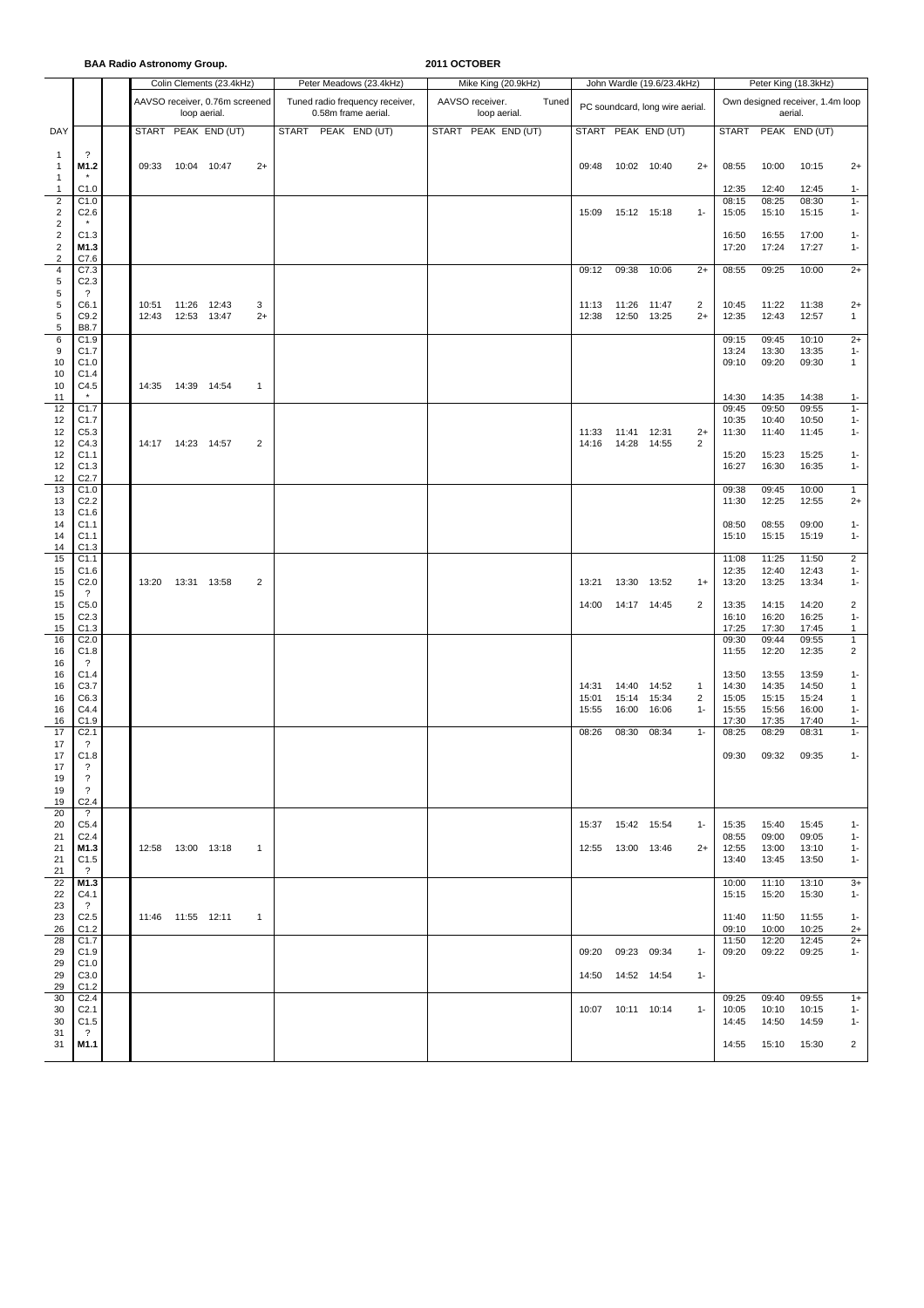**BAA Radio Astronomy Group. 2011 OCTOBER**

|                                                                                        |                                                                                                                                                                                                                                |                                  |                                                                                                                                                                                   | Paul Hyde (22.1kHz)                                    |                                                                            |              | Gordon Fiander (23.4kHz) |  | John Elliott (21.7kHz)                                |                                  |                                                                                                                                | Martyn Kinder (19.6kHz/22.1khz)                        |                                                                         | Mark Horn (23.4kHz)                                    |                     |  |  |  |  |
|----------------------------------------------------------------------------------------|--------------------------------------------------------------------------------------------------------------------------------------------------------------------------------------------------------------------------------|----------------------------------|-----------------------------------------------------------------------------------------------------------------------------------------------------------------------------------|--------------------------------------------------------|----------------------------------------------------------------------------|--------------|--------------------------|--|-------------------------------------------------------|----------------------------------|--------------------------------------------------------------------------------------------------------------------------------|--------------------------------------------------------|-------------------------------------------------------------------------|--------------------------------------------------------|---------------------|--|--|--|--|
|                                                                                        |                                                                                                                                                                                                                                |                                  |                                                                                                                                                                                   | Tuned radio frequency receiver,<br>0.96m frame aerial. |                                                                            |              | PC sound card.           |  | Tuned radio frequency receiver,<br>0.5m frame aerial. |                                  |                                                                                                                                | Tuned radio frequency receiver,<br>0.58m frame aerial. |                                                                         | Tuned radio frequency receiver,<br>0.58m frame aerial. |                     |  |  |  |  |
| DAY                                                                                    |                                                                                                                                                                                                                                |                                  |                                                                                                                                                                                   | START PEAK END (UT)                                    |                                                                            | <b>START</b> | PEAK END (UT)            |  | START PEAK END (UT)                                   |                                  |                                                                                                                                | START PEAK END (UT)                                    |                                                                         |                                                        | START PEAK END (UT) |  |  |  |  |
| $\overline{1}$<br>$\mathbf{1}$<br>$\mathbf{1}$<br>$\mathbf{1}$                         | ?<br>M1.2<br>C1.0                                                                                                                                                                                                              |                                  | 08:58 10:02 11:26                                                                                                                                                                 |                                                        | $3+$                                                                       |              |                          |  |                                                       | 09:00                            | 09:23 10:02                                                                                                                    |                                                        | $^{2+}$                                                                 |                                                        |                     |  |  |  |  |
| $\overline{2}$<br>$\overline{c}$<br>$\overline{c}$                                     | C1.0<br>C2.6                                                                                                                                                                                                                   |                                  | 15:10  15:14  15:39                                                                                                                                                               |                                                        | $1+$                                                                       |              |                          |  |                                                       | 15:09                            | 15:13 15:25                                                                                                                    |                                                        | $1 -$                                                                   |                                                        |                     |  |  |  |  |
| $\overline{c}$<br>$\sqrt{2}$<br>$\overline{\mathbf{c}}$                                | C1.3<br>M1.3<br>C7.6                                                                                                                                                                                                           | 17:21                            | 17:25                                                                                                                                                                             | $\ddot{?}$                                             | $\overline{\phantom{a}}$                                                   |              |                          |  |                                                       | 17:20                            | 17:24 17:27                                                                                                                    |                                                        | $1 -$                                                                   |                                                        |                     |  |  |  |  |
| $\overline{\mathbf{4}}$<br>$\,$ 5 $\,$<br>5<br>5                                       | C7.3<br>C <sub>2.3</sub><br>?<br>C6.1                                                                                                                                                                                          | 09:01<br>07:42<br>10:46          | 09:27<br>07:47<br>11:25 12:35                                                                                                                                                     | 11:02<br>07:57                                         | 3<br>$1 -$<br>3                                                            |              |                          |  |                                                       | 08:56<br>07:41<br>10:46          | 09:24<br>07:46<br>10:53 11:34                                                                                                  | $\overline{?}$<br>07:49                                | $\overline{\phantom{a}}$<br>$1 -$<br>$2+$                               |                                                        |                     |  |  |  |  |
| $\,$ 5 $\,$<br>5<br>6                                                                  | C9.2<br>B8.7<br>C1.9                                                                                                                                                                                                           | 12:39                            | 12:49 14:00                                                                                                                                                                       |                                                        | $2+$                                                                       |              |                          |  |                                                       | 12:38                            | 12:41                                                                                                                          | 12:54                                                  | $1 -$                                                                   |                                                        |                     |  |  |  |  |
| 9<br>10<br>10                                                                          | C1.7<br>C1.0<br>C1.4                                                                                                                                                                                                           | 13:26<br>11:35                   | 13:30 13:57<br>11:42 12:04                                                                                                                                                        |                                                        | $1+$<br>$1+$                                                               |              |                          |  |                                                       |                                  |                                                                                                                                |                                                        |                                                                         |                                                        |                     |  |  |  |  |
| 10<br>11                                                                               | C4.5                                                                                                                                                                                                                           | 14:33                            | 14:37 15:04                                                                                                                                                                       |                                                        | $1+$                                                                       |              |                          |  |                                                       |                                  |                                                                                                                                |                                                        |                                                                         |                                                        |                     |  |  |  |  |
| 12<br>12<br>12<br>12<br>12<br>12<br>12                                                 | C1.7<br>C1.7<br>C5.3<br>C4.3<br>C <sub>1.1</sub><br>C1.3<br>C <sub>2.7</sub>                                                                                                                                                   | 09:48<br>10:37<br>11:33<br>14:17 | 09:52 10:10<br>10:43<br>11:39<br>14:24                                                                                                                                            | 11:07<br>12:20<br>14:52                                | $\mathbf{1}$<br>$1+$<br>$2+$<br>2                                          |              |                          |  |                                                       | 09:49<br>10:35<br>11:32<br>14:17 | 09:52<br>10:44<br>11:40<br>14:24                                                                                               | 09:59<br>11:00<br>11:59<br>14:55                       | $1 -$<br>$\mathbf{1}$<br>$1+$<br>2                                      |                                                        |                     |  |  |  |  |
| 13<br>13<br>13<br>14<br>14<br>14<br>15<br>15<br>15                                     | C1.0<br>C <sub>2.2</sub><br>C1.6<br>C1.1<br>C <sub>1.1</sub><br>C1.3<br>C1.1<br>C1.6<br>C <sub>2.0</sub>                                                                                                                       | 12:39<br>13:22                   | 12:41 12:48<br>13:29                                                                                                                                                              | 13:43                                                  | $1 -$<br>$\mathbf{1}$                                                      |              |                          |  |                                                       | 15:11<br>12:38<br>13:21          | 15:15 15:20<br>12:41<br>13:28                                                                                                  | $\ddot{\phantom{0}}$<br>13:50                          | $1 -$<br>$\overline{\phantom{a}}$<br>$1+$                               |                                                        |                     |  |  |  |  |
| 15<br>15<br>15<br>15                                                                   | ?<br>C5.0<br>C <sub>2.3</sub><br>C1.3                                                                                                                                                                                          | 14:00                            | 14:17 14:45                                                                                                                                                                       |                                                        | 2                                                                          |              |                          |  |                                                       | 13:59<br>16:15                   | 14:15 14:25<br>16:19 16:22                                                                                                     |                                                        | $1+$<br>$1 -$                                                           |                                                        |                     |  |  |  |  |
| 16<br>16                                                                               | C <sub>2.0</sub>                                                                                                                                                                                                               | 09:35                            | 09:45                                                                                                                                                                             | $\ddot{?}$                                             | $\omega$                                                                   |              |                          |  |                                                       |                                  |                                                                                                                                |                                                        |                                                                         |                                                        |                     |  |  |  |  |
| 16<br>16<br>16<br>16<br>16<br>16                                                       | C1.8<br>$\gamma$<br>C1.4<br>C3.7<br>C6.3<br>C4.4<br>C1.9                                                                                                                                                                       | 14:30<br>15:05<br>15:55          | 14:38<br>15:14 15:28<br>15:59                                                                                                                                                     | 14:58<br>16:23                                         | $1+$<br>$\mathbf{1}$<br>$1+$                                               |              |                          |  |                                                       | 14:31<br>15:05<br>15:54          | 14:36<br>15:13 15:25<br>15:58                                                                                                  | 14:44<br>16:03                                         | $1 -$<br>$\mathbf{1}$<br>$1-$                                           |                                                        |                     |  |  |  |  |
| 17<br>17<br>17<br>17<br>19<br>19<br>19                                                 | C <sub>2.1</sub><br>?<br>C1.8<br>?<br>$\overline{\cdot}$<br>?<br>C <sub>2.4</sub>                                                                                                                                              | 08:26<br>09:31                   | 08:29<br>09:33 09:37                                                                                                                                                              | 08:34                                                  | $1 -$<br>$1 -$                                                             |              |                          |  |                                                       | 08:26                            | 08:28                                                                                                                          | 08:33                                                  | $1 -$                                                                   |                                                        |                     |  |  |  |  |
| 20<br>20<br>21<br>21<br>21<br>21<br>22<br>22<br>23<br>23<br>26<br>28<br>29<br>29<br>29 | $\ddot{\phantom{0}}$<br>C <sub>5.4</sub><br>C <sub>2.4</sub><br>M1.3<br>C1.5<br>$\overline{?}$<br>M1.3<br>C4.1<br>$\overline{\mathcal{L}}$<br>C <sub>2.5</sub><br>C1.2<br>C1.7<br>C <sub>1.9</sub><br>C <sub>1.0</sub><br>C3.0 | 08:55<br>11:54                   | 15:37  15:40  15:50<br>09:00 09:25<br>12:55 13:03<br>13:42  13:45  14:00<br>10:12  10:57  14:36<br>15:17  15:22  15:34<br>11:45  11:51  12:12<br>12:13 12:49<br>09:20 09:23 09:34 | $\overline{?}$                                         | $1 -$<br>$1+$<br>$\sim$<br>$1 -$<br>$3+$<br>$1 -$<br>$1+$<br>$2+$<br>$1 -$ |              |                          |  |                                                       | 08:53                            | 15:36  15:41  15:56<br>08:58<br>12:55 13:03<br>13:41  13:45<br>10:01  11:00  13:43<br>11:43  11:49  12:01<br>09:17 09:19 09:22 | 09:06<br>13:34<br>13:50                                | 1<br>$1 -$<br>$\overline{\mathbf{c}}$<br>$1 -$<br>$3+$<br>$1 -$<br>$1-$ |                                                        |                     |  |  |  |  |
| 29<br>30<br>30<br>30<br>31<br>31                                                       | C1.2<br>C <sub>2.4</sub><br>C <sub>2.1</sub><br>C1.5<br>$\cdot$ ?<br>M1.1                                                                                                                                                      | 09:26<br>10:08<br>14:47<br>13:42 | 09:40 10:03<br>10:11 10:25<br>14:49<br>13:48 14:09<br>14:56  15:06  15:34                                                                                                         | $\overline{?}$                                         | 2<br>$1 -$<br>$\sim$<br>$1+$<br>2                                          |              |                          |  |                                                       | 14:45                            | 09:31 09:39 09:50<br>14:49<br>13:43  13:47<br>14:58  15:06  15:22                                                              | 14:56<br>13:58                                         | $\mathbf{1}$<br>$1-$<br>$1 -$<br>$\mathbf{1}$                           |                                                        |                     |  |  |  |  |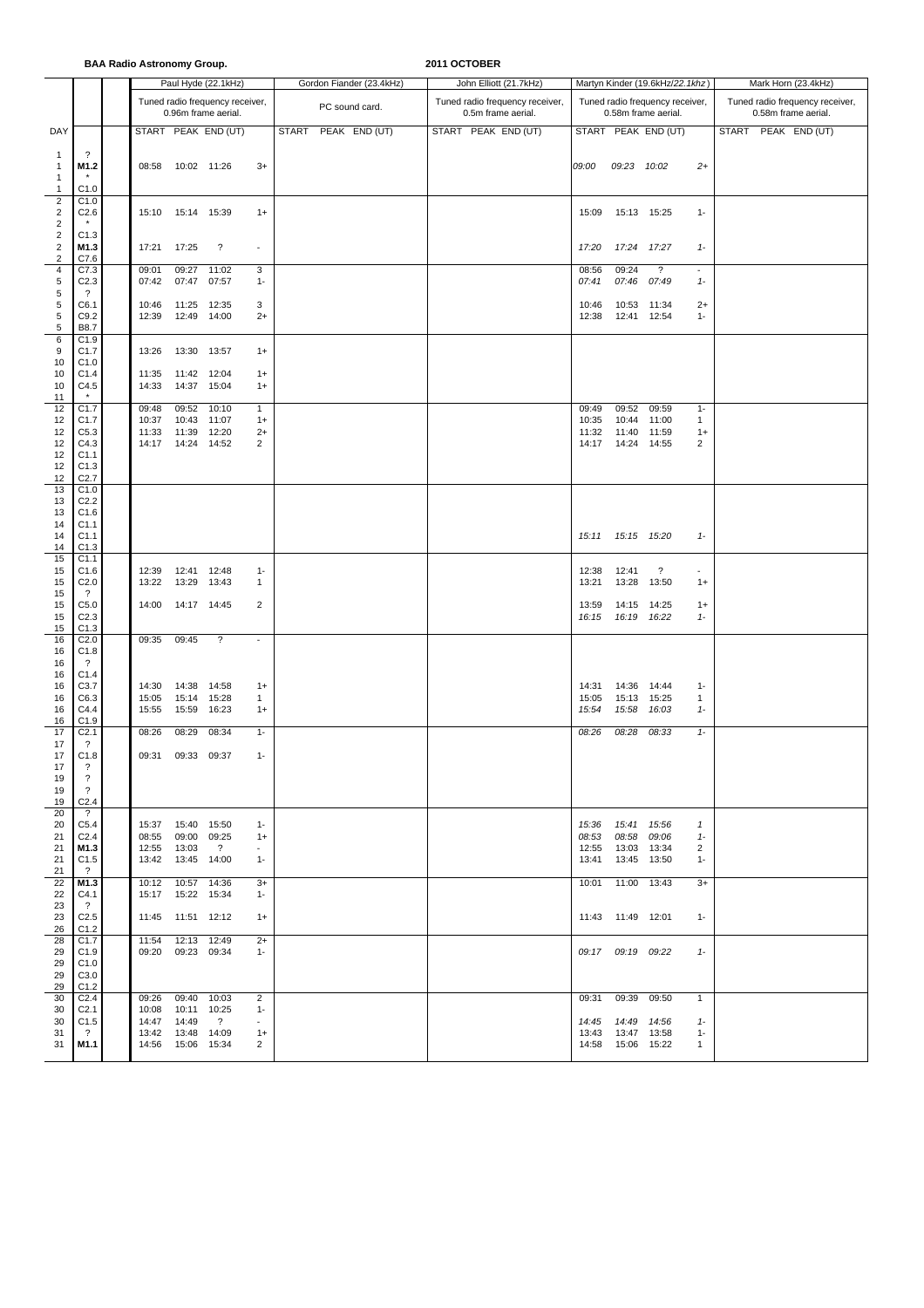|                                      |                                      | <b>BAA Radio Astronomy Group.</b>                      |                |                     |                                    |                                | 2011 OCTOBER   |                            |                          |                |                     |                     |  |
|--------------------------------------|--------------------------------------|--------------------------------------------------------|----------------|---------------------|------------------------------------|--------------------------------|----------------|----------------------------|--------------------------|----------------|---------------------|---------------------|--|
|                                      |                                      | Steve Parkinson (23.4kHz)                              |                |                     | Simon Dawes (various)              |                                |                |                            | Gonzalo Vargas (Various) |                |                     |                     |  |
|                                      |                                      | Tuned radio frequency receiver,<br>0.58m frame aerial. |                | 1m loop aerial.     | PC soundcard and TRF receiver with |                                |                | Spectrum Lab.              |                          |                |                     |                     |  |
| DAY                                  |                                      | START PEAK END (UT)                                    |                |                     | START PEAK END (UT)                |                                |                |                            | START PEAK END (UT)      |                | START PEAK END (UT) | START PEAK END (UT) |  |
| 1                                    | $\overline{\cdot}$                   |                                                        |                |                     |                                    |                                |                |                            |                          |                |                     |                     |  |
| $\mathbf{1}$<br>1                    | M1.2                                 |                                                        |                |                     |                                    |                                |                |                            |                          |                |                     |                     |  |
| $\mathbf{1}$<br>$\boldsymbol{2}$     | C1.0<br>C1.0                         |                                                        |                |                     |                                    |                                |                |                            |                          |                |                     |                     |  |
| $\overline{c}$                       | C2.6                                 |                                                        |                |                     |                                    |                                |                |                            |                          |                |                     |                     |  |
| $\boldsymbol{2}$<br>$\boldsymbol{2}$ | C1.3                                 |                                                        |                |                     |                                    |                                |                |                            |                          |                |                     |                     |  |
| $\boldsymbol{2}$<br>$\boldsymbol{2}$ | M1.3<br>C7.6                         |                                                        |                |                     |                                    |                                | 17:24<br>21:31 | 17:25 17:36<br>21:32 21:39 |                          | $1 -$<br>$1 -$ |                     |                     |  |
| $\overline{\mathbf{4}}$<br>5         | C7.3<br>C <sub>2.3</sub>             |                                                        |                |                     |                                    |                                |                |                            |                          |                |                     |                     |  |
| 5                                    | $\overline{\cdot}$                   |                                                        | 10:43          | 11:02               | $\overline{\mathcal{E}}$           | $\omega$                       |                |                            |                          |                |                     |                     |  |
| 5<br>5                               | C6.1<br>C9.2                         |                                                        | 11:13<br>12:40 | 11:20<br>12:50      | 12:37<br>13:39                     | $2+$<br>$2+$                   | 12:48          | 12:49 13:04                |                          | $1 -$          |                     |                     |  |
| 5<br>6                               | B8.7<br>C1.9                         |                                                        |                |                     |                                    |                                | 22:32          | 22:33                      | 22:44                    | $1 -$          |                     |                     |  |
| 9<br>10                              | C1.7<br>C1.0                         |                                                        |                |                     |                                    |                                | 13:22          | 13:24 13:29                |                          | $1 -$          |                     |                     |  |
| 10                                   | C1.4                                 |                                                        |                |                     |                                    |                                |                | 11:38  11:39  11:42        |                          | $1 -$          |                     |                     |  |
| 10<br>11                             | C4.5<br>$\star$                      |                                                        | 14:33          | 14:35               | 14:56                              | $\mathbf{1}$                   |                |                            |                          |                |                     |                     |  |
| 12<br>12                             | C1.7<br>C1.7                         |                                                        |                |                     |                                    |                                |                |                            |                          |                |                     |                     |  |
| 12<br>12                             | C5.3<br>C4.3                         |                                                        | 11:35<br>14:16 | 11:41<br>14:22      | 11:57<br>14:55                     | $\mathbf{1}$<br>$\overline{c}$ |                |                            |                          |                |                     |                     |  |
| 12                                   | C <sub>1.1</sub>                     |                                                        |                |                     |                                    |                                |                |                            |                          |                |                     |                     |  |
| 12<br>12                             | C1.3<br>C <sub>2.7</sub>             |                                                        |                |                     |                                    |                                | 16:26          | 16:27 16:32                |                          | $1 -$          |                     |                     |  |
| 13<br>13                             | C1.0<br>C <sub>2.2</sub>             |                                                        |                |                     |                                    |                                |                |                            |                          |                |                     |                     |  |
| 13<br>14                             | C1.6<br>C1.1                         |                                                        |                |                     |                                    |                                |                |                            |                          |                |                     |                     |  |
| 14<br>14                             | C1.1<br>C1.3                         |                                                        |                |                     |                                    |                                | 15:14<br>21:32 | 15:15 15:22<br>21:33 21:40 |                          | $1 -$<br>$1 -$ |                     |                     |  |
| 15                                   | C1.1                                 |                                                        |                |                     |                                    |                                |                |                            |                          |                |                     |                     |  |
| 15<br>15                             | C1.6<br>C <sub>2.0</sub>             |                                                        |                |                     |                                    |                                |                |                            |                          |                |                     |                     |  |
| 15<br>15                             | $\overline{\cdot}$<br>C5.0           |                                                        |                |                     |                                    |                                |                | 14:20  14:21  14:27        |                          | $1 -$          |                     |                     |  |
| 15<br>15                             | C <sub>2.3</sub><br>C1.3             |                                                        |                |                     |                                    |                                |                |                            |                          |                |                     |                     |  |
| 16                                   | C <sub>2.0</sub>                     |                                                        |                |                     |                                    |                                |                |                            |                          |                |                     |                     |  |
| 16<br>16                             | C1.8<br>?                            |                                                        |                |                     |                                    |                                |                |                            |                          |                |                     |                     |  |
| 16<br>16                             | C1.4<br>C3.7                         |                                                        | 14:29          | 14:35               | 14:48                              | $\mathbf{1}$                   |                |                            |                          |                |                     |                     |  |
| 16<br>16                             | C6.3<br>C4.4                         |                                                        | 15:05          | 15:14               | 15:41                              | $\overline{2}$                 |                |                            |                          |                |                     |                     |  |
| 16                                   | C1.9                                 |                                                        |                |                     |                                    |                                |                |                            |                          |                |                     |                     |  |
| 17<br>17                             | C <sub>2.1</sub><br>$\overline{?}$   |                                                        |                |                     |                                    |                                |                |                            |                          |                |                     |                     |  |
| 17<br>17                             | C1.8<br>$\overline{\cdot}$           |                                                        |                |                     |                                    |                                |                |                            |                          |                |                     |                     |  |
| 19<br>19                             | $\overline{\cdot}$<br>$\overline{?}$ |                                                        |                |                     |                                    |                                |                |                            |                          |                |                     |                     |  |
| 19<br>20                             | C <sub>2.4</sub><br>$\cdot$          |                                                        |                |                     |                                    |                                |                | 16:34  16:35  17:41        |                          | $2+$           |                     |                     |  |
| 20                                   | C5.4                                 |                                                        |                |                     |                                    |                                |                |                            |                          |                |                     |                     |  |
| 21<br>21                             | C <sub>2.4</sub><br>M1.3             |                                                        |                | 12:56  12:59  13:41 |                                    | $\overline{2}$                 |                |                            |                          |                |                     |                     |  |
| 21<br>21                             | C1.5<br>$\overline{?}$               |                                                        |                |                     |                                    |                                |                |                            |                          |                |                     |                     |  |
| 22<br>22                             | M1.3<br>C4.1                         |                                                        |                |                     |                                    |                                |                |                            |                          |                |                     |                     |  |
| 23                                   | $\overline{\mathcal{L}}$             |                                                        |                | 11:43  11:49  12:12 |                                    |                                |                |                            |                          |                |                     |                     |  |
| 23<br>26                             | C <sub>2.5</sub><br>C1.2             |                                                        |                |                     |                                    | $1+$                           |                |                            |                          |                |                     |                     |  |
| 28<br>29                             | C <sub>1.7</sub><br>C1.9             |                                                        |                |                     |                                    |                                |                |                            |                          |                |                     |                     |  |
| 29<br>29                             | C1.0<br>C3.0                         |                                                        |                |                     |                                    |                                |                | 14:48  14:49  14:53        |                          | $1 -$          |                     |                     |  |
| 29<br>30                             | C1.2<br>C <sub>2.4</sub>             |                                                        |                |                     |                                    |                                |                | 20:45 20:46 20:52          |                          | $1 -$          |                     |                     |  |
| 30                                   | C <sub>2.1</sub>                     |                                                        |                |                     |                                    |                                |                |                            |                          |                |                     |                     |  |
| 30<br>31                             | C1.5<br>$\ddot{?}$                   |                                                        |                |                     |                                    |                                |                |                            |                          |                |                     |                     |  |
| 31                                   | M1.1                                 |                                                        |                | 14:55  15:02  15:22 |                                    | $1+$                           |                |                            |                          |                |                     |                     |  |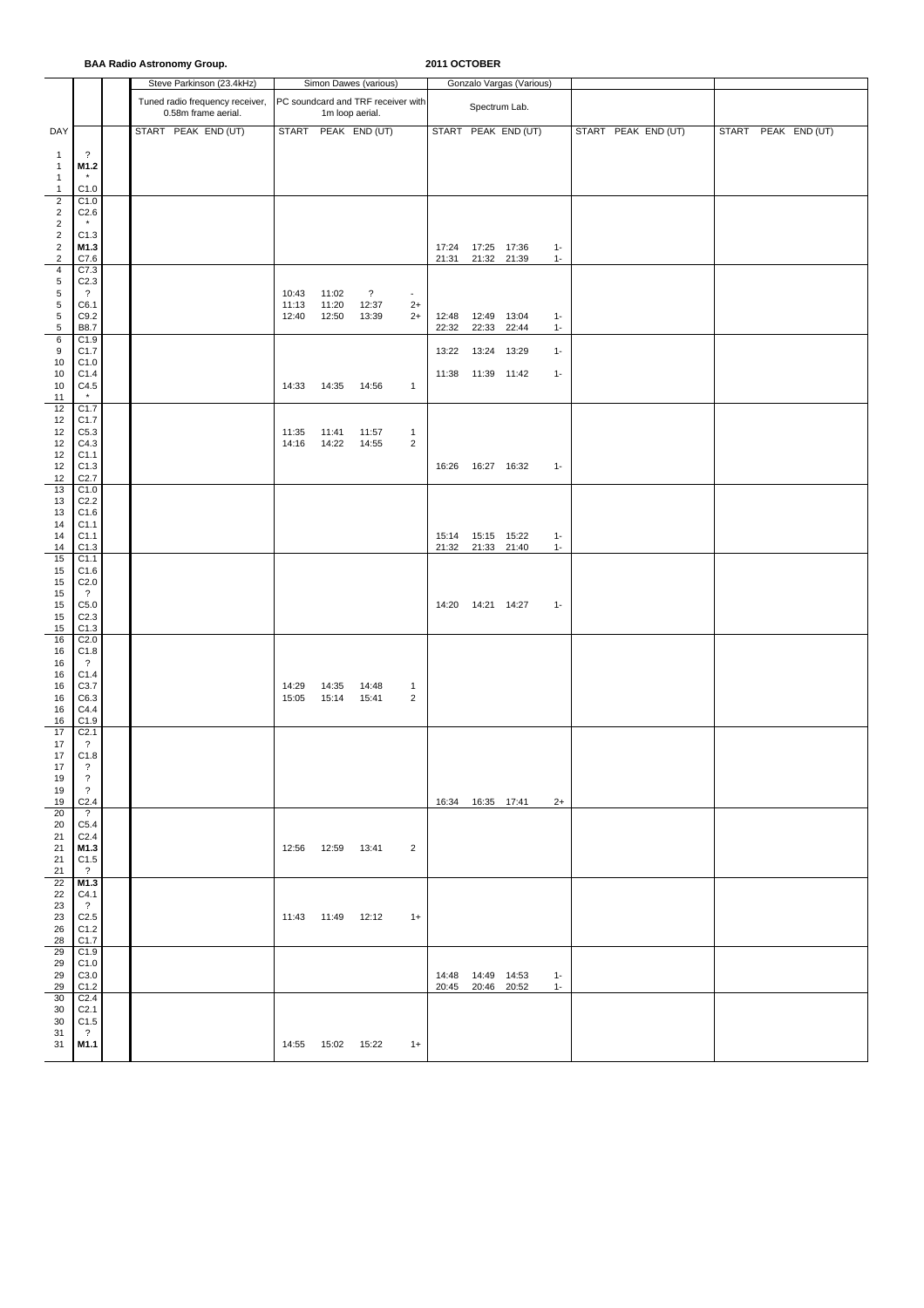

B

 $B \leftarrow C \leftarrow M \rightarrow X \rightarrow C$ 

 $\overline{\ast}$ 

 $M -$ 

 $\dot{\Omega}$ ╉

 $+$  Totals



**Number of S.I.D's recorded.**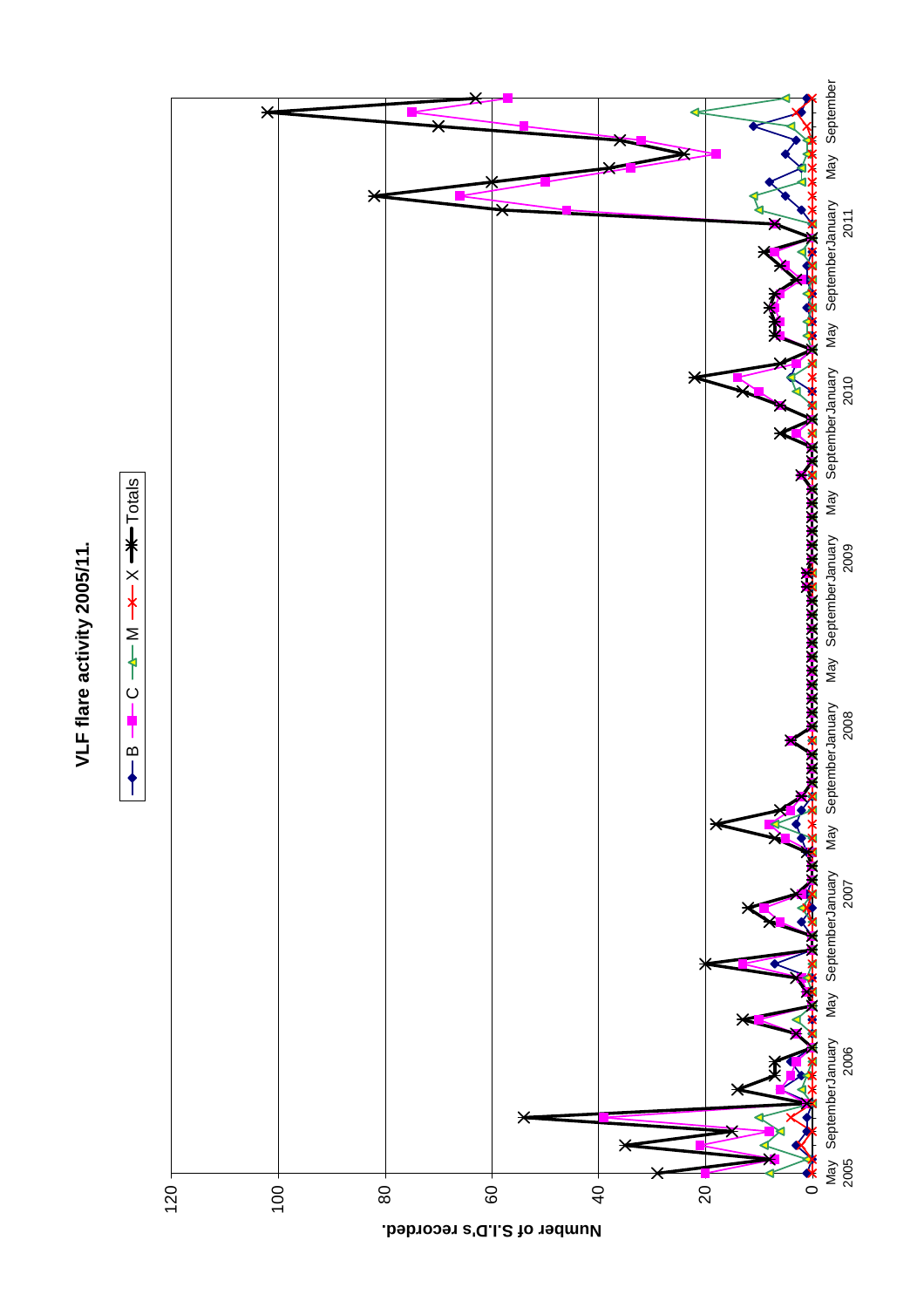## 2011 October.

Activity has been at a lower level throughout the month, with no X-class flares recorded, and none shown in the GOES data. Several SIDs have been recorded for which no GOES classification is given. Shown below are my own charts for October 17th and 19th, with GOES X-ray flux overlaid. Each has two very clear peaks in the X-ray flux (marked '?' on the charts) for which observers have recorded SIDs. None of these are listed or classified by the Space Weather **Prediction Centre.** 



On this chart, the SID is visible at 23.4kHz and 22.1kHz. I have no idea why they are not listed as real solar flares.

October 21<sup>st</sup> includes an M1.3 flare that was associated with a radio burst. Paul Hyde recorded the radio burst at 38MHz, peaking just 5 minutes before his timing of the SID peak. In this picture, red indicates the strongest signal, fading through blue to white.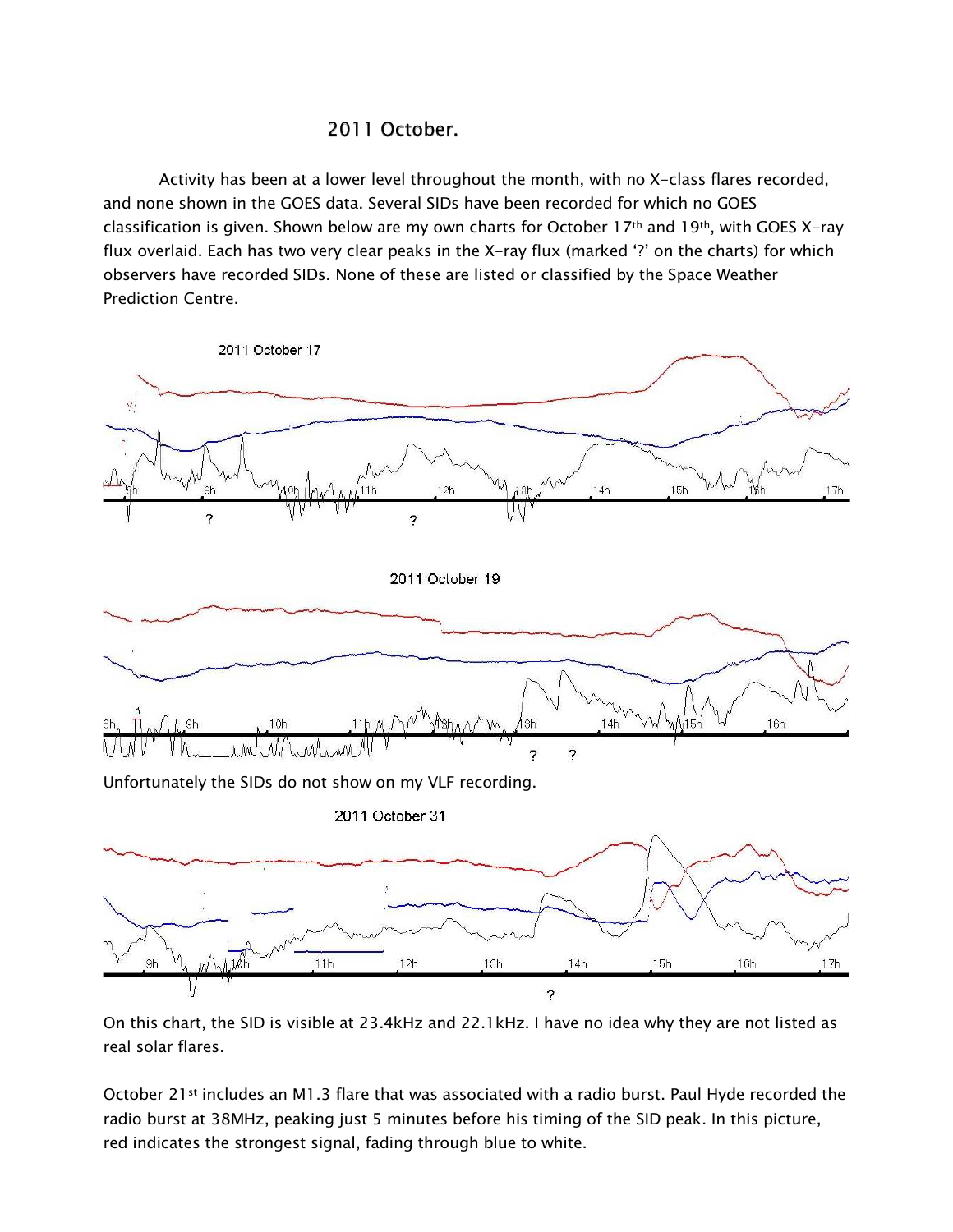

34 - 38MHz Radio Spectrometer: 21st October 2011

This was made using a 3 element Yagi aerial and a commercial amateur receiver.

The BGS Hartland bulletin reveals a magnetic sudden storm commencement at 18:31UT on the 24th. This was quite a large disturbance and continued through the night into the 25th.



My own recording, above, shows the storm starting with a downward turn in the east-west component. The rectangular pulse at around 21UT is local interference from my car. I measured a total disturbance of about 200nT.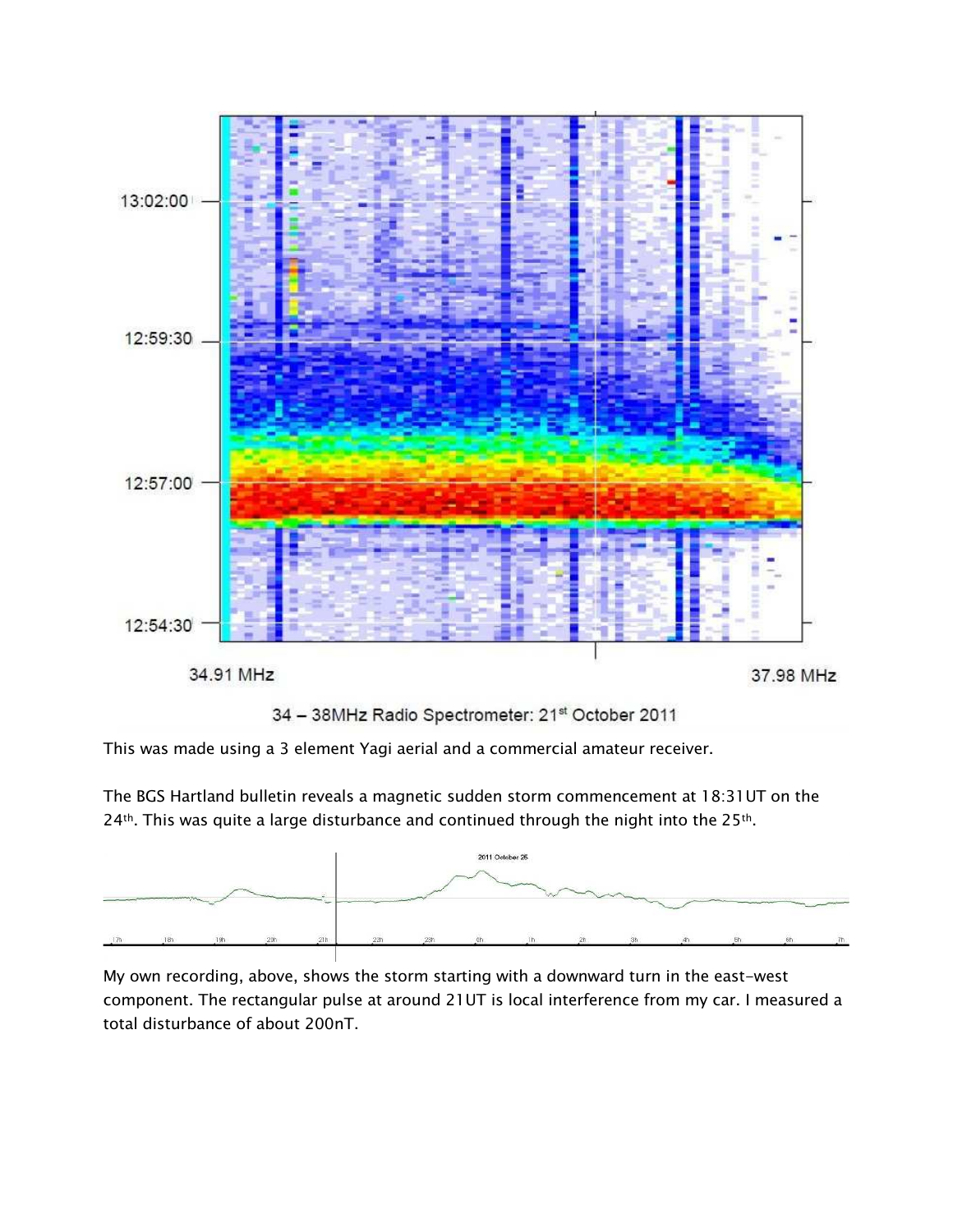

These recordings by Martyn Kinder show both components of the field, made using a fluxgate magnetometer.



Colin Clements has also recorded the storm (above), using a UKRAA magnetometer.